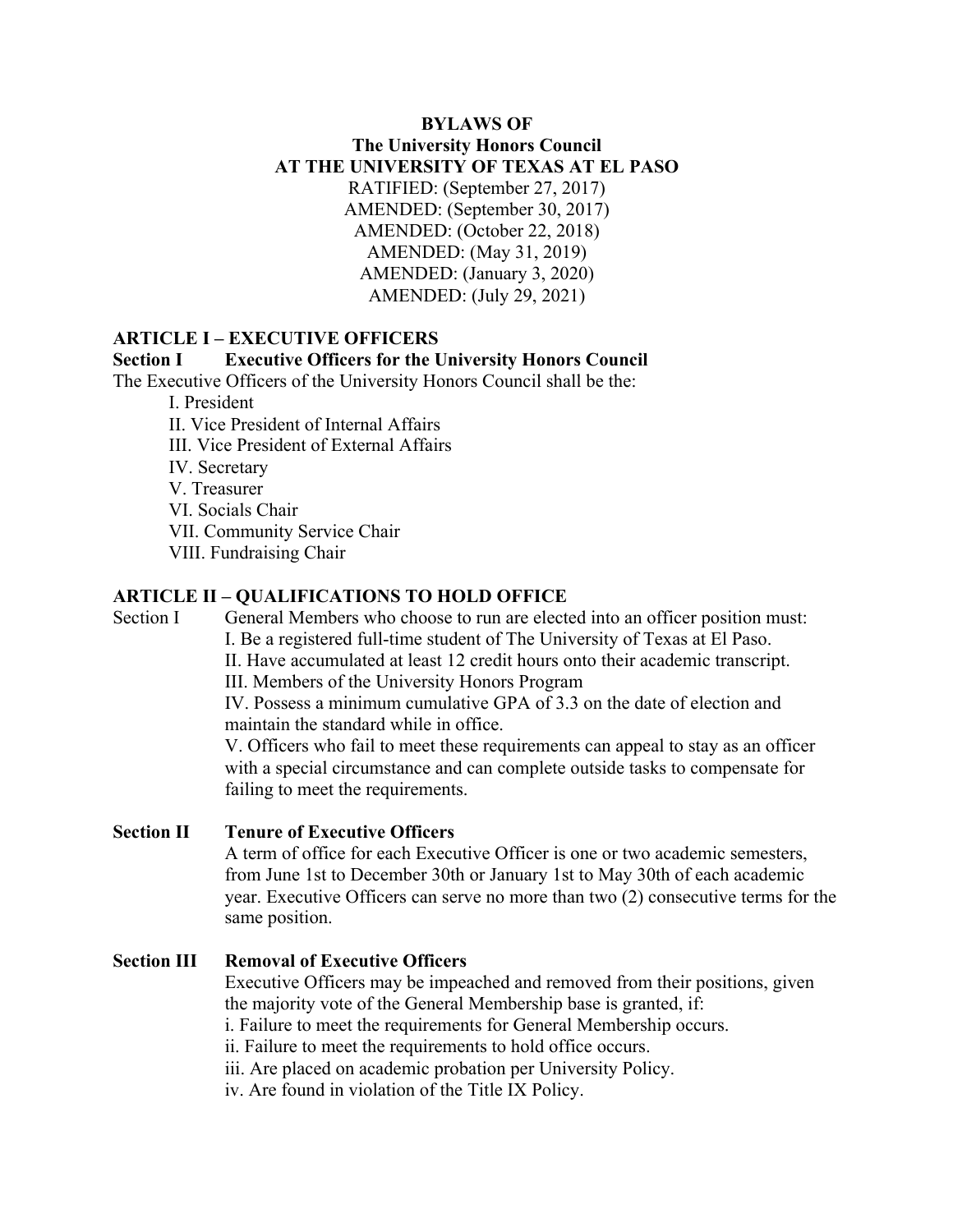v. Are found in violation of the Non-Discrimination Policy.

vi. Are found in violation of the Non-Hazing Policy.

vii. Are found in violation of the organizations Risk Management Policies. viii. If officer fails to meet details required in their contract as outlined by executive board consisting of President, Vice President of Internal Affairs, Vice President of External Affairs, and Advisor of the University Honors Council.

## **ARTICLE III – DUTIES OF THE EXECUTIVE OFFICERS**

### **Section I Duties of the President**

I. Serve as the Chairperson of the Executive Board and presides over all meetings. II. Call a meeting to update the constitution and bylaws before each Year. III. Ensure compliance with the expectations and policies of the office of the Student Engagement & Leadership Center and the University of Texas at El Paso. IV. Review and approve spending of money in the account of UHC on events, banquets, conferences, or materials for the organization.

V. Oversee all executive board performance by completing all their assigned duties as outlined in these bylaws. Ensuring constant involvement in the organization in activities, general meetings and officer meetings.

VI. Delegate authority and responsibility to officers and members within reason and pertaining to the officer position

VII. Meet once a month with the UHP Advisor and Committees.

VIII. Responsible for coordinating and overseeing changes to the UHC website. IX. Responsible for registering and updating the University Honors Council on Minetracker.

# **Section II Duties of the Vice President of Internal Affairs**

I. Assume all duties of the president if he/she is temporarily unavailable

II. Assist the president with documentation if necessary

III. Coordinate the committees assigned by the organization

IV. Perform other duties delegated by the President based on duties of the president.

V. Ensure the Constitution and Bylaws are available to all General Members. VI. Review the Constitution and Bylaws changes with the president.

VII. Ensure compliance with the expectations and policies of the office of the Student Engagement & Leadership Center and The University of Texas at El Paso.

VIII. Meet once a month with the UHP Advisor and Committees IX. Coordinate with Treasurer and Fundraiser Chair using SGA bills from the University of Texas at El Paso to obtain funds for the UHC organization. These are not limited to events, banquets, and conferences.

## **Section III Duties of Vice President of External Affairs**

I. Send an electronic report of UHC events to the Student Engagement and Leadership Center at the end of the year and transfer this report to the UHP Office for records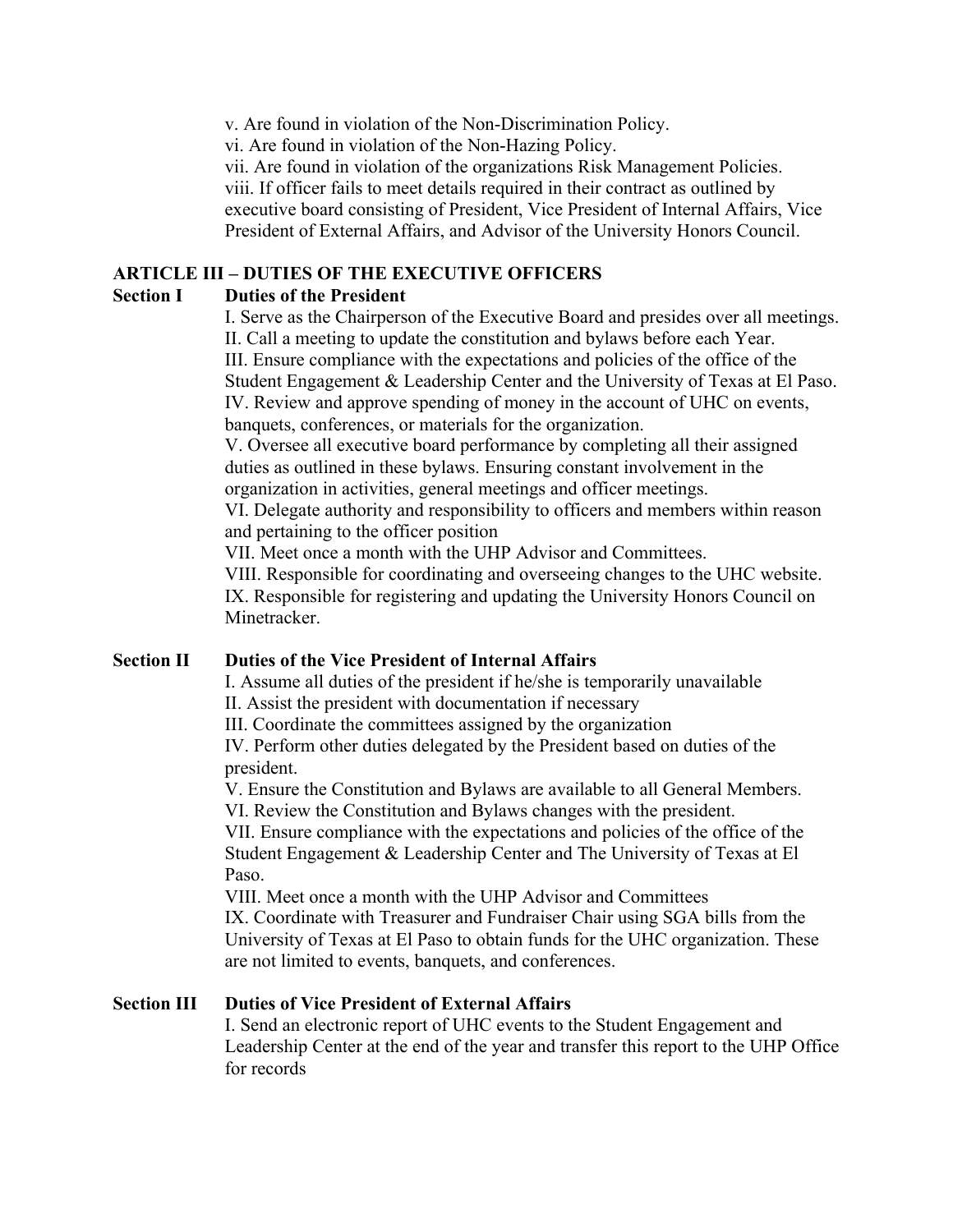II. Responsible for obtaining opportunities for members of the University Honors Council. These opportunities are not limited to, Internships, Research Labs, Conferences, Employment, etc.

III. Responsible for obtaining speakers for UHC general meetings designated to help professional enrichment.

IV. Maintain a log of scholarships and internships for members.

V. Presenting a log of events to members for professional enrichment or social involvement in the University.

VI. Assist the president and/or vice president of internal affairs with their duties if needed.

VII. Meet once a month with the UHP Advisor and Committees.

VIII. Ensure compliance with the expectations and policies of the office of the Student Engagement & Leadership Center and The University of Texas at El Paso.

IX. Responsible to carry out the duties of any officer position vacancy.

### **Section IV Duties of the Secretary**

I. Record and distribute minutes for all University Honors Council Meetings. II. Present the minutes of the previous meeting to the General Assembly for approval.

III. Will make meeting minutes available on the UHC Drive in a timely manner after General Assembly approval.

IV. Responsible of creating and overseeing the UHC calendar.

V. Maintain an updated member list every semester.

VI. Responsible for recording attendance at general and officer meetings

VII. Distribute information of upcoming events and meetings through email and designated messaging program or application.

VIII. Responsible for submitting overall attendance sheet to University Honors Program at the end of the semester for verification of UHP forum credits and UHC records.

IX. Ensure compliance with the expectations and policies of the office of the Student Engagement & Leadership Center and The University of Texas at El Paso.

#### **Section V Duties of the Treasurer**

I. Keep an accurate account of all monies received and imposed by the University Honors Council

II. Deposit all funds received into the University Honors Council Call Center. III. Maintain a report of all expenditures and balance of the account. Treasurer is accountable to the president and vice president.

IV. Responsible for keeping track of membership dues paid by members and update membership status on Minetracker

V. File and Prepare SGA appropriations for funds four weeks in advance before an event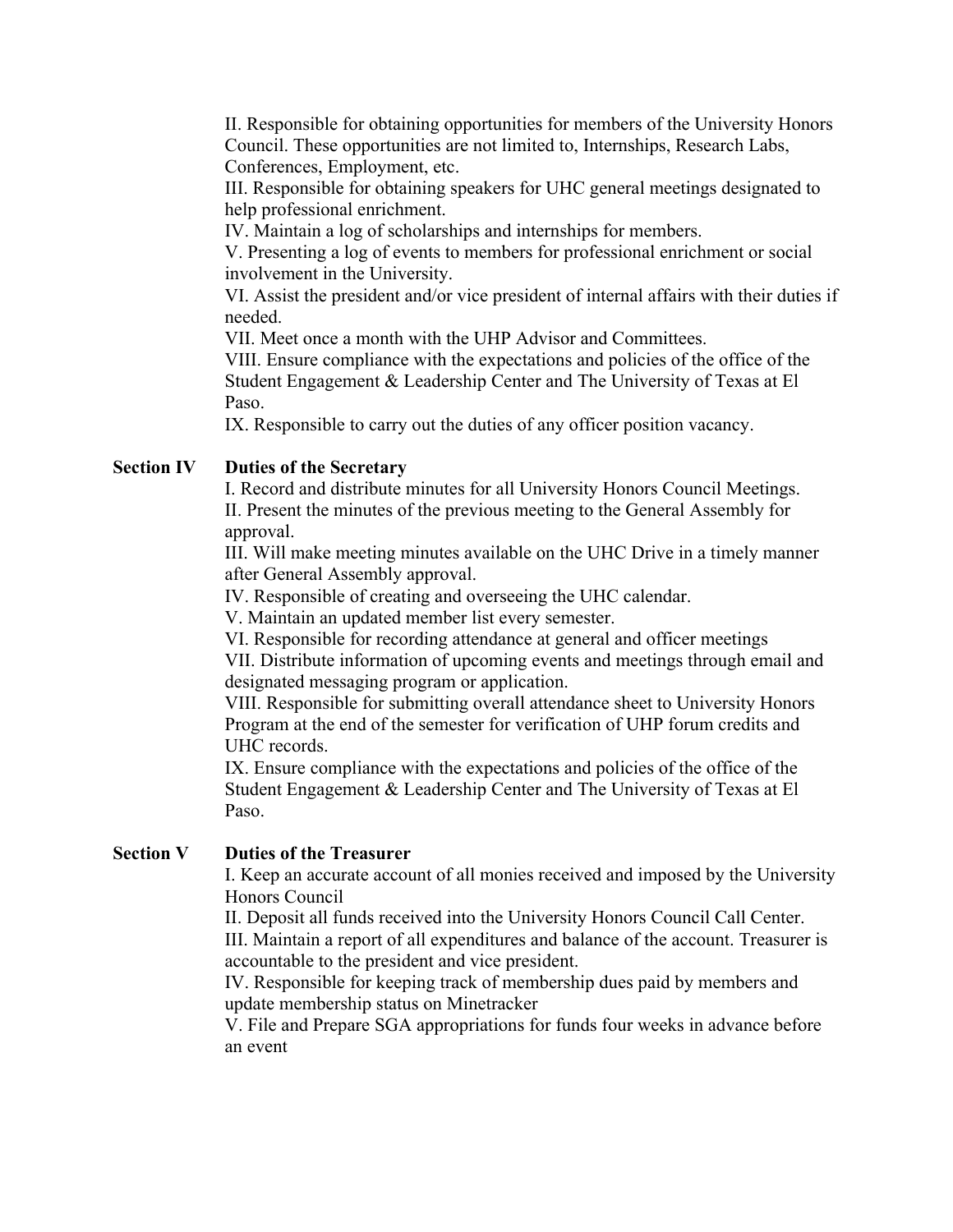VI. Ensure compliance with the expectations and policies of the office of the Student Engagement & Leadership Center and The University of Texas at El Paso.

### **Section VI Duties of the Socials Chair**

I. Responsible for submitting planned social events for approval through Minetracker

II. Ensure members receive credit for attending social events for UHC records. III. Organize and provide oversight at social events sponsored by the University Honors Council.

IV. Responsible for sharing detailed log of social event hours to members biweekly and University Honors Council secretary at the end of each semester. V. Ensure compliance with the expectations and policies of the office of the Student Engagement & Leadership Center and the University of Texas at El Paso VI. Organize social events sponsored by the University Honors Council VII. Responsible for updating social media weekly.

VIII. Responsible for maintaining a detailed log of all events and meetings that the University Honors Council was involved (ex. Socials, Meetings, Special Projects, etc.)

IX. Compile gathered information and records into an annual presentation of the log of events UHC became involved.

### **Section VI Duties of the Community Service Chair**

I. Responsible for submitting planned community service events for approval through Minetracker

II. Ensure members receive credit for attending community service events for UHC records.

III. Responsible for keeping a detailed log of all community service hours for members

IV. Responsible for sharing detailed log of community service hours to members monthly and University Honors Council secretary at the end of each semester.

V. Organize community service events sponsored by the University Honors Council

VI. Responsible for updating social media weekly.

VII. Responsible for maintaining a detailed log of all events and meetings that the University Honors Council was involved (ex. Socials, Meetings, Special Projects, etc.)

VIII. Compile gathered information and records into an annual presentation of the log of events UHC became involved.

## **Section IX Duties of the Fundraising Chair**

I. Responsible for submitting planned fundraising events for review on Minetracker

II. Coordinate with the Treasurer to ensure proper allocation of funds

III. Responsible for contacting necessary personnel for planning of fundraisers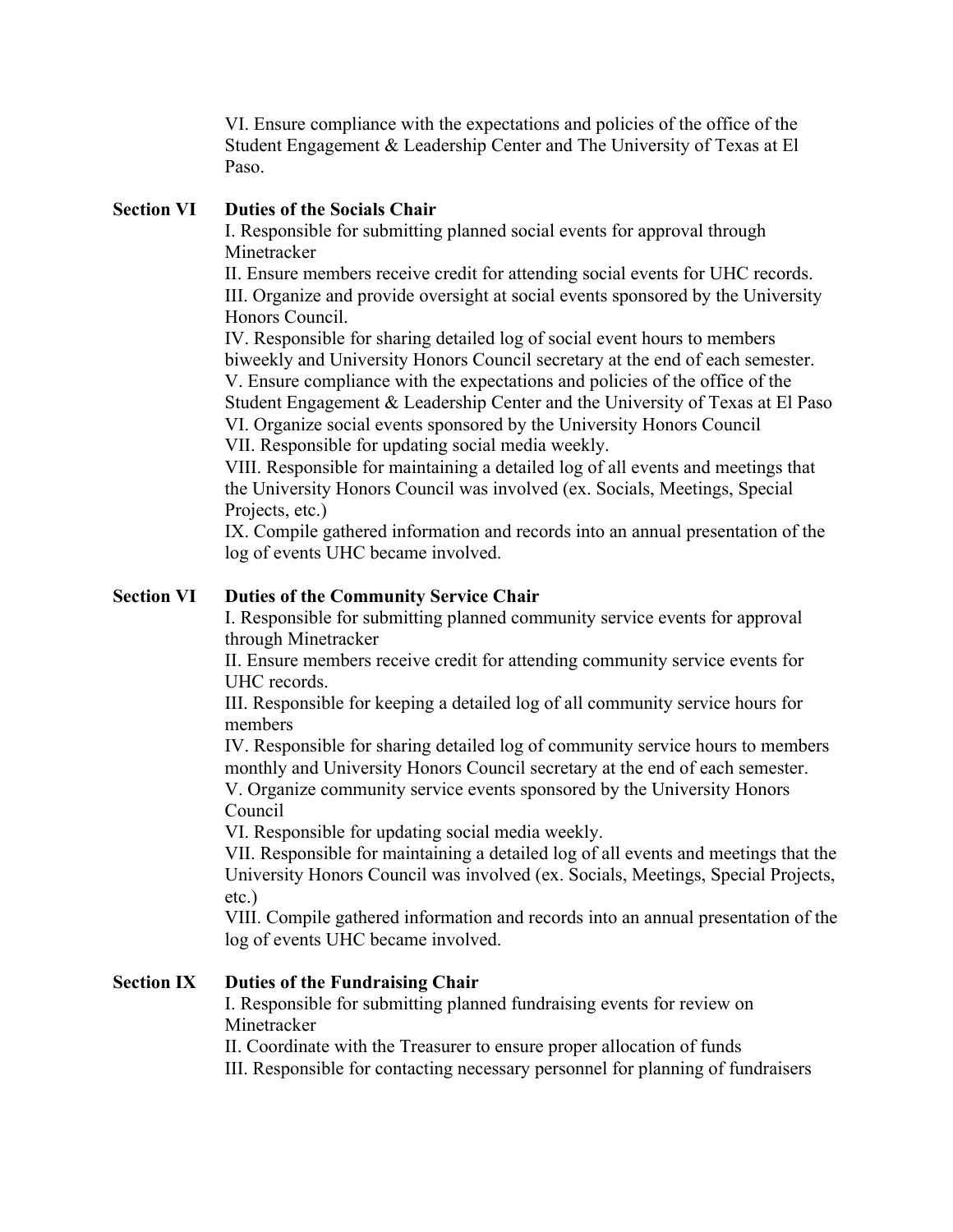IV. Report all earnings and spending to the Treasurer and at the latest 1 week after each event

V. Coordinate with Treasurer and Vice President to obtain funds through SGA bills.

VI. Responsible to raise funds for the organization through sponsors and events

### **Section XII Shared Duties of UHC Officers**

I. Responsibilities not assigned to a specific officer should be delegated amongst executive officers. These include but are not limited to: presentations, room reservations, contacting guest speakers.

II. Current officers are required to train the next generation of officers after elections are held, this includes delegating responsibilities, transferring information and training to ensure continuity within the organization

III. Officers resigning should provide a 10 working days' notice to the officers and advisor to ensure proper election procedures are followed

IV. Responsible for informing other officers of MineTracker tools (ex. submission of events and hours for community service or socials).

V. Responsible for coordinating with Vice President of External affairs on the maintenance of the UHC website.

VI. Executive Board keeps track of Members eligible for regalia upon graduation or request.

#### **Section XIII Duties of the Committees**

I. Will only include active members of the University Honors Council II. Every member of the UHC must commit themselves to a specific Committee when the occasion requires

#### **ARTICLE IV – OFFICER IMPEACHMENT**

Executive Officers may be impeached and removed from their positions, given majority vote of executive board at officer hearing. (Good standing officers fulfill all responsibilities listed above)

- **Section I** Not fulfilling officer responsibilities as listed in Article III of the Bylaws and in contract. Warning must be made clear and must be agreed on by the executive board.
- **Section II** Disrespectful conduct towards members or students at the university or fails to comply with Title IX and Non-hazing policy

#### **ARTICLE V – ELECTION PROTOCOL**

- **Section I** Elections are held annually before April 30th.
- **Section II** Nominations for officers shall be made at the General Meeting immediately preceding the election. Nominations may also be made from the floor immediately prior to the election for each office. Members may nominate themselves for an office.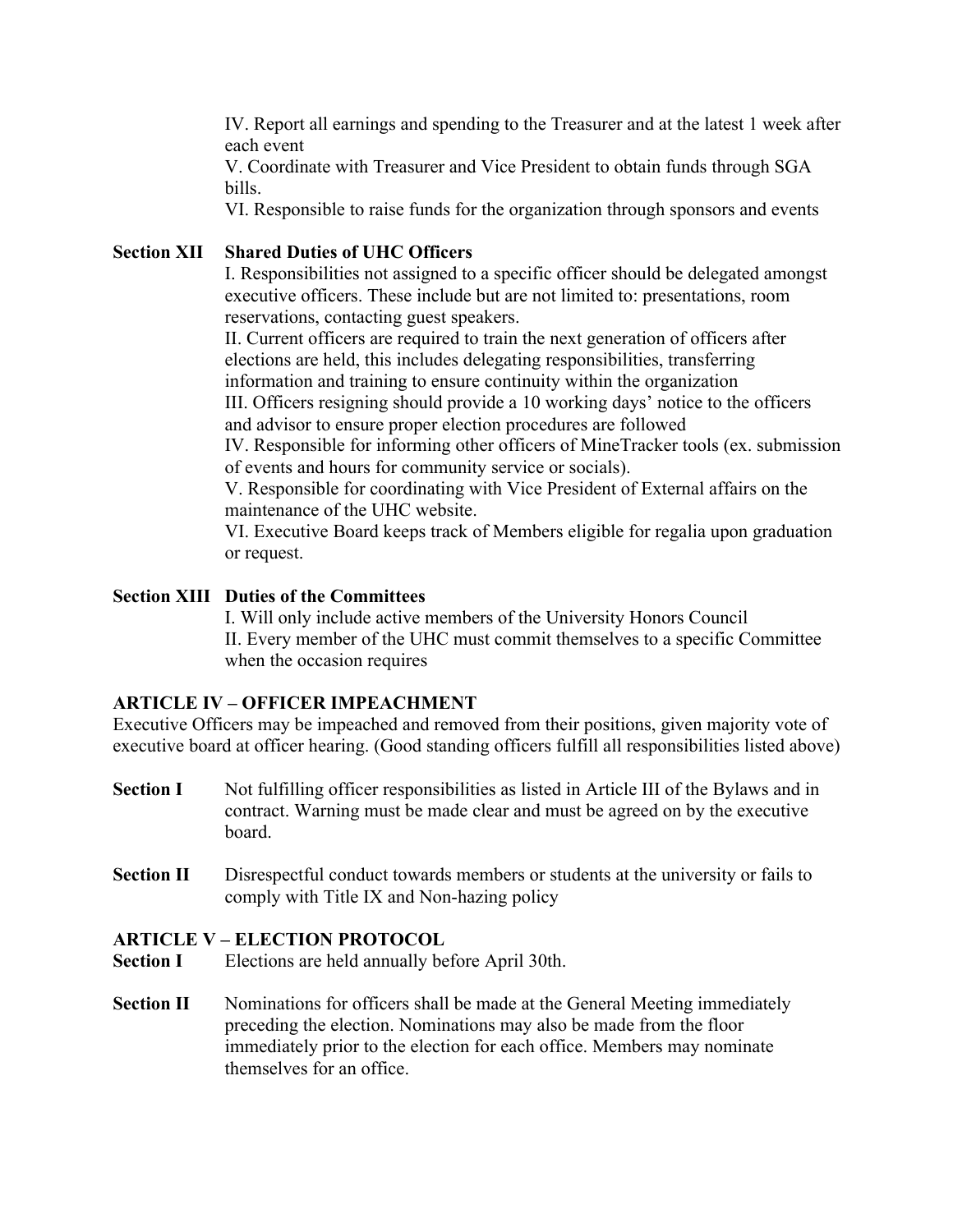- **Section III** Officers shall be elected by a majority vote. If no candidate receives a majority vote, a runoff election shall be held between the two candidates receiving the highest number of votes. Votes shall be cast by secret ballot; however, when there is only one candidate for an office, a motion may be made to elect the candidate.
- **Section IV** If an elected official resigns from his position, the vacant position gets appointed by the executive board on active members and gets called for an emergency election.
- **Section V** If an officer decides to stay for two consecutive terms, elections will not be held for their position. Only vacancies will be appointed by the Executive Board after fall term.

# **ARTICLE VI – EXECUTIVE BOARD/COMMITTEE**

The Executive Committee shall consist of President, Vice President of Internal Affairs, Vice President of External Affairs, with the advisor(s) serving as non-voting member(s).

I. Are optional on the term of service of the executive board

II. The Executive Committee shall meet regularly and report all progress at officer meetings

III. The Executive board will meet after giving officer warning of unfulfillment of duties as outlined in officer contracts and in the bylaws. A special hearing will be made to hear the officer's argument and majority vote shall be held for officer impeachment.

## **ARTICLE VII – UNIVERSITY ADVISOR(S)**

The advisor(s) shall fulfill the responsibilities of meeting 1 time per month with officers to discuss plans, policies, and activities. The advisor will also serve as a financial advisor to the University Honors Council and must approve major expenditures and oversee the reporting of all funds.

## **ARTICLE VIII - MEETINGS**

- **Section I** General Meetings shall be scheduled monthly.
- **Section II** Executive Meetings shall be scheduled monthly according to officer discretion unless special circumstances arise. Executive officers must approve cancellation by a majority vote.
- **Section III** Special Meetings involving important matters of the council may be called by the President or a majority of the Executive Committee. All members must be given a minimum of 48 hours notice prior to the meeting time or concerning cancellations.

## **ARTICLE IX – VOTING PROTOCOL**

**Section I** Election Protocol

i. Officers will be elected by a majority vote of members

ii. Under special circumstances, if an officer position is vacant, other officers will elect the individual to fulfill the position otherwise the council elects the new officer.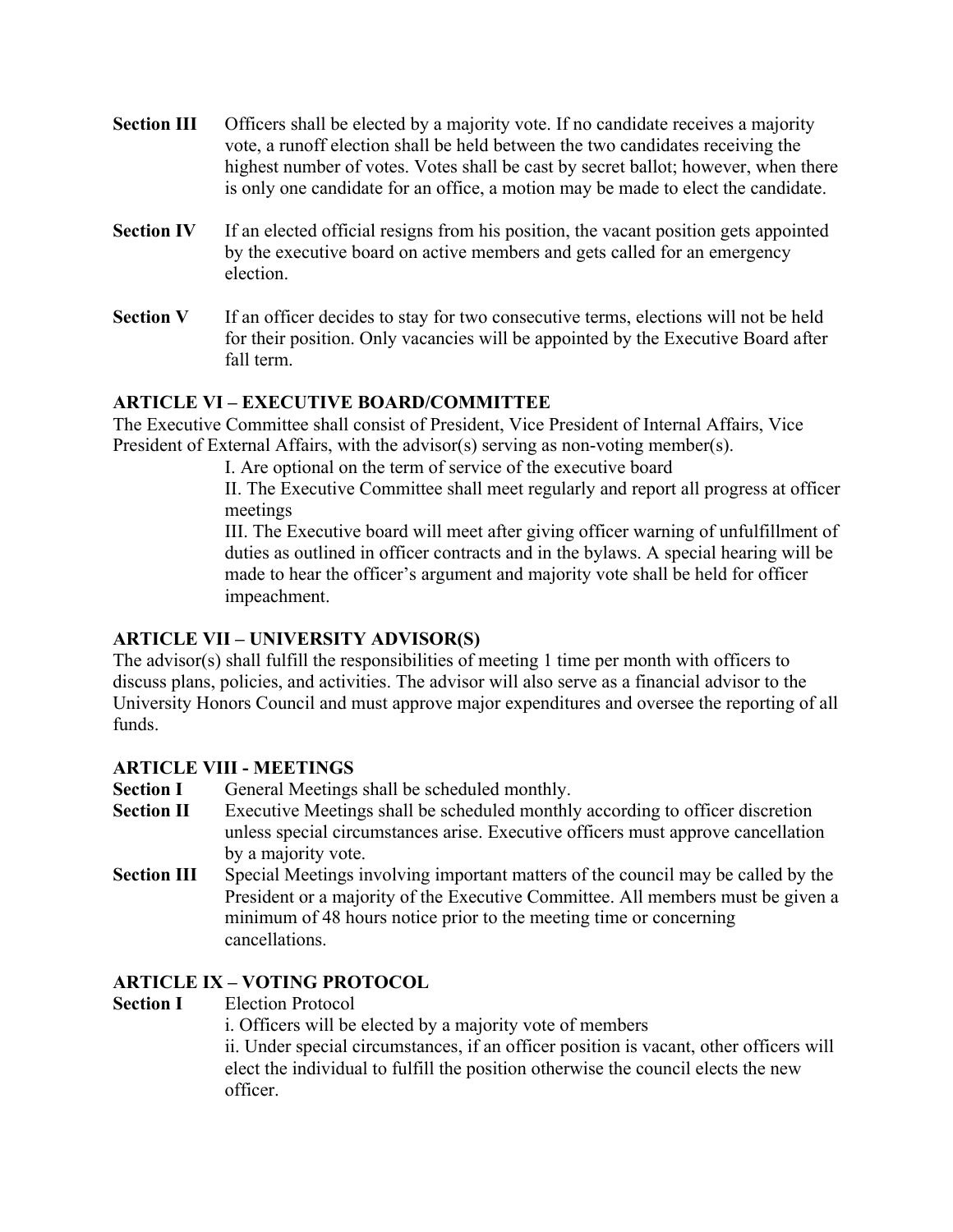iii. Officer applicants must have completed the requirements of 1 semester or are in the process of completing first semester member requirements.

### **Section II Amendment Protocol**

i. Amending the bylaws requires a member to present his/her legislation in writing to the membership one week prior to a regularly scheduled meeting ii. Amendments to the bylaws must be approved by a majority of the voting members of the University Honors Council at the next regularly scheduled meeting with a quorum present and advisor is aware of changes.

## **Section III Organization Business**

i. Business cannot be conducted unless a quorum of the membership is present. A quorum for this organization is defined as a simple majority of the voting membership.

ii. Members must be present to vote. Absentee or proxy voting is not permitted. iii. Officers will have 24 hours after being informed of voting issue to vote. If vote has not been submitted within the allotted time, the officer loses voting privileges on that particular issue

iv. Officers are responsible for reading shared documents including officer minutes, presentations, and event spreadsheets. Those who participate in the creation of the document will be allowed a vote. Agreement or disagreement on a document content must be resolved within 1 week of the creation of the document for the document to be valid.

v. If there is no candidate, the executive board will vote and delegate the responsibilities of the position vacant.

vi. In order to vote a member must be in good standing.

# **ARTICLE X – SPECIAL COMMITTEES- Optional**

**Section I** Fundraising Committee: Special Committees may be established by the Executive Board and shall perform such duties as defined in their establishment.

The Executive Board shall appoint, and may remove, committee members and a Chairperson for each Committee.

**Section II Professional Development Committee:** Special Committees may be established by the Executive Board and shall perform such duties as defined in their establishment.

The Executive Board shall appoint, and may remove, committee members and a Chairperson for each Committee.

## **ARTICLE XI – FINANCES**

I. Membership dues shall be appointed by the executive board every semester II. Dues should be paid before the 6 th general meeting

III. Dues shall be paid to the treasurer, president or vice president.

IV. Members who have not paid their dues or special assessments by the due date shall be considered not in good standing and shall lose membership privileges, including voting, until the dues are paid.